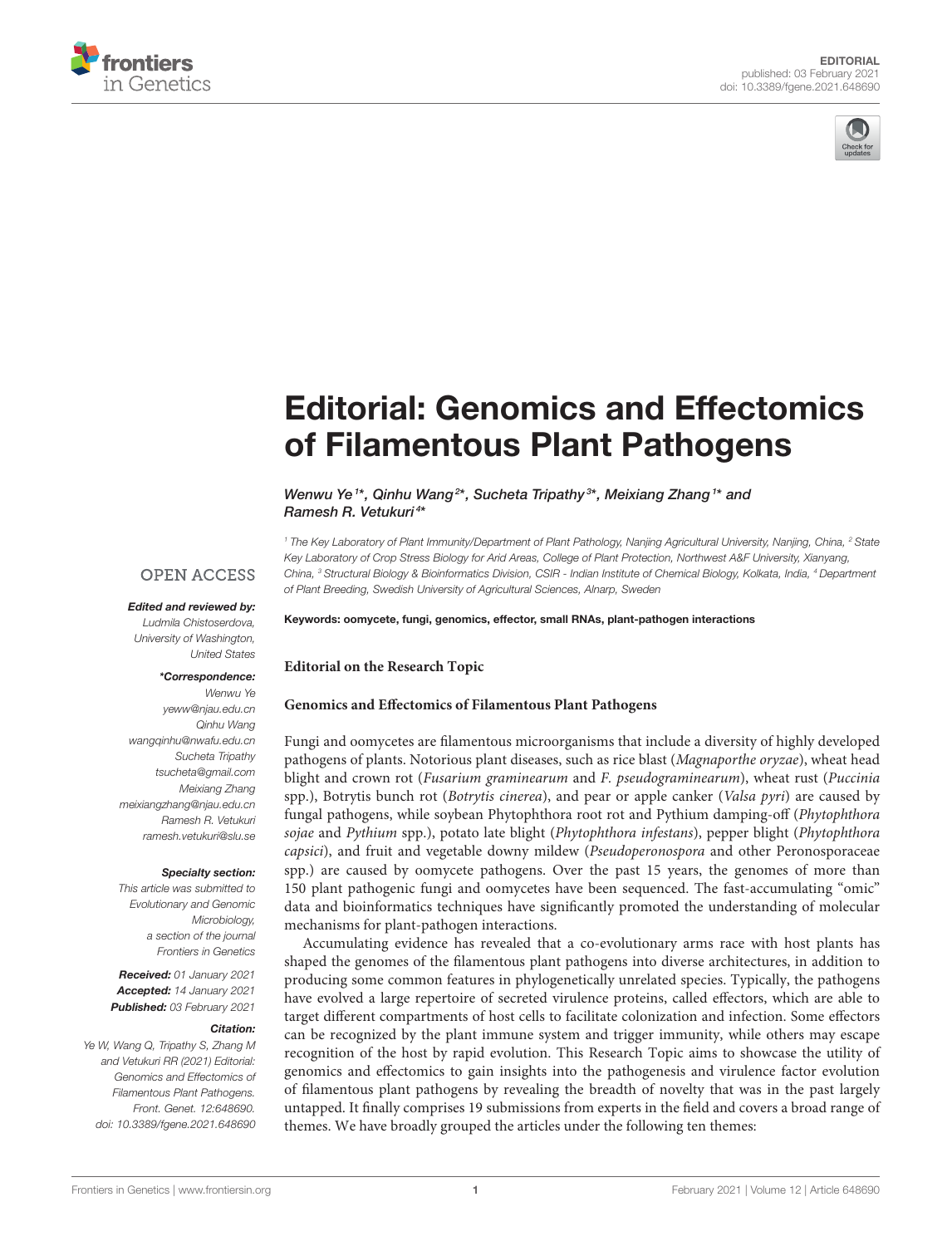### GENOME ASSEMBLY

Long-read sequencing can greatly improve the genome assembly [quality, thus is also helpful for genome annotation.](https://doi.org/10.3389/fgene.2020.00521) Wu et al. generated the first long-read sequencing-based de novo genome assembly for the wheat leaf rust pathogen Puccinia triticina (Pt) strain Pt104. Compared to the previous Pt race1 assembly, the Pt104 assembly reduces the contig number by 91-fold and improves the contig  $N_{50}$  by 4-fold. Comparative genomics among Pt104 and six additional strains, which have differential virulence profiles on different wheat varieties carrying leaf rust resistance gene Lr26, Lr2a, or Lr3ka, provided evidence for the identification of 31–38 candidates for each corresponding avirulence gene. Based on an updated genome assembly of Phytophthora parasitica using PacBio long sequence reads, [Panabières et al.](https://doi.org/10.3389/fgene.2020.00557) identified several families of tandemly repeated sequences varying in size, copy number, and sequence conservation. Two abundant families, PpSat1 and PpSat2, displayed typical features of satellite DNA but differed by their length, sequence, organization, genomic environment, and evolutionary dynamics. Characterization of transcripts of the two families further suggested that these satellite DNA families likely play a conserved role within oomycete pathogens.

### EFFECTOR IDENTIFICATION

Identification of secretome and candidate effectors from phytopathogen genomes is a fundamental work for pathogenesis research. In the genome of Pseudoperonospora humuli isolate OR502AA, [Purayannur et al.](https://doi.org/10.3389/fgene.2020.00910) predicted 1,250 secretome-coding genes, and 296 RxLR or RxLR-like effector-encoding genes. Based on 12 different isolates collected from various hop cultivars, they further identified a set of core effectors that showed transcription evidence and elevated expression during infection. In Phytophthora betacei, [Rojas-Estevez et al.](https://doi.org/10.3389/fgene.2020.00579) found that the proteome has both significantly higher numbers of whole proteome (40,543) and predicted secretome (5,653), and the proportion of secretome in the proteome is also slightly higher (13.9%) than other Phytophthora spp. There is an extremely large repertoire of RxLR effectors (791), among which 203 RxLR effectors were specific in P. betacei. The avirulence RxLR effectors identified in other Phytophthora spp., such as Avr1, Avr3b, Avr4, and Avrblb1, were likely conserved in P. betacei.

### EFFECTOR EVOLUTION

In many plant pathogens, some effectors can be detected by corresponding resistance proteins from their host plants and activate immunity. The high selection pressure from host resistance usually results in a high degree of variability of pathogens. [Wang et al.](https://doi.org/10.3389/fgene.2020.00746) investigated the distribution, variation, and evolution of the corresponding Avr gene AvrPiz-t among 312 M. oryzae isolates collected from Yunnan rice production areas of China. The data revealed that AvrPiz-t evolved to virulent from avirulent forms via point mutation, retrotransposon, shift mutation, and structure variance under field conditions. In P. sojae, all previously identified Avr genes belong to the RxLR effector family. [Zhang et al.](https://doi.org/10.3389/fmicb.2019.02792) investigated the genomic variation of 25 P. sojae isolates by high-throughput genome re-sequencing, and found that the P. sojae isolates possess varying numbers of RxLR effectors with diverse sequences. Forty two core RxLR effectors are assumed to be important for infection, and several novel variants of avirulent RxLR effectors leading to the evading of host resistance were identified.

#### EFFECTOR FUNCTIONAL SCREENING

Many effectors exhibit specific transcriptional induction during early stages of pathogen infection. [Zhao et al.](https://doi.org/10.3389/fmicb.2020.01188) performed RNA-seq and identified a set of upregulated genes upon Puccinia triticina infection, including 79 genes predicted as possible effectors. Among the effector candidates which contained a PNPi-like or a CFEM motif, four PNPi-like effector candidates showed physical interactions with wheat NPR1 protein in yeast two-hybrid assay. Transient expression of one CFEM effector candidate in Nicotiana benthamiana accelerated the progress of cell death and promoted the accumulation of reactive oxygen species.

### APOPLASTIC CELL DEATH-INDUCING **EFFECTORS**

[Li et al.](https://doi.org/10.3389/fgene.2020.00661) reviewed the latest advances in the identification of apoplastic cell death-inducing proteins (CDIPs) from plant pathogenic oomycetes and fungi, and discussed the role of many apoplastic CDIPs as essential virulence factors. At the same time, apoplastic CDIPs have been documented to be recognized by plant cells as pathogen-associated molecular patterns (PAMPs). The recent findings of extracellular recognition of apoplastic CDIPs by plant leucine-rich repeat-receptor-like kinases (RLKs) or receptor-like proteins (RLPs) have greatly advanced our understanding on how plants detect microbial patterns and mount a defense response.

### TRANSCRIPTION FACTORS

Transcription factor (TF) is a class of sequence-specific DNAbinding factors playing important roles in the development and pathogenicity of plant pathogens. [Kange et al.](https://doi.org/10.3389/fmicb.2019.02945) identified  $VpFSTF<sub>1</sub>$ , a fungal-specific TF from the pear canker pathogen Valsa pyri. The gene knockout mutants lost the ability to form fruiting bodies along with the reduced virulence, and were sensitive to increasing concentrations of hydrogen peroxide and salicylic acid. RNA-seq analysis revealed 69 candidate downregulated genes related to virulence, and five promoters proposed to be directly or indirectly targeted by VpFSTF1. [Wang et al.](https://doi.org/10.3389/fgene.2020.00508) compared the transcriptomes of gene-silenced and wild-type strains and identified candidate downstream genes regulated by a histone deacetylase in Phytophthora infestans. Among 18 candidate genes related to α hormones biosynthesis, overexpression of a gene encoding the NF-Y TF increased the production of hormone α2. [Yin et al.](https://doi.org/10.3389/fmicb.2020.01724) report that the plant-specific RWP-RK TF family is also widely present in the Stramenopila kingdom, particularly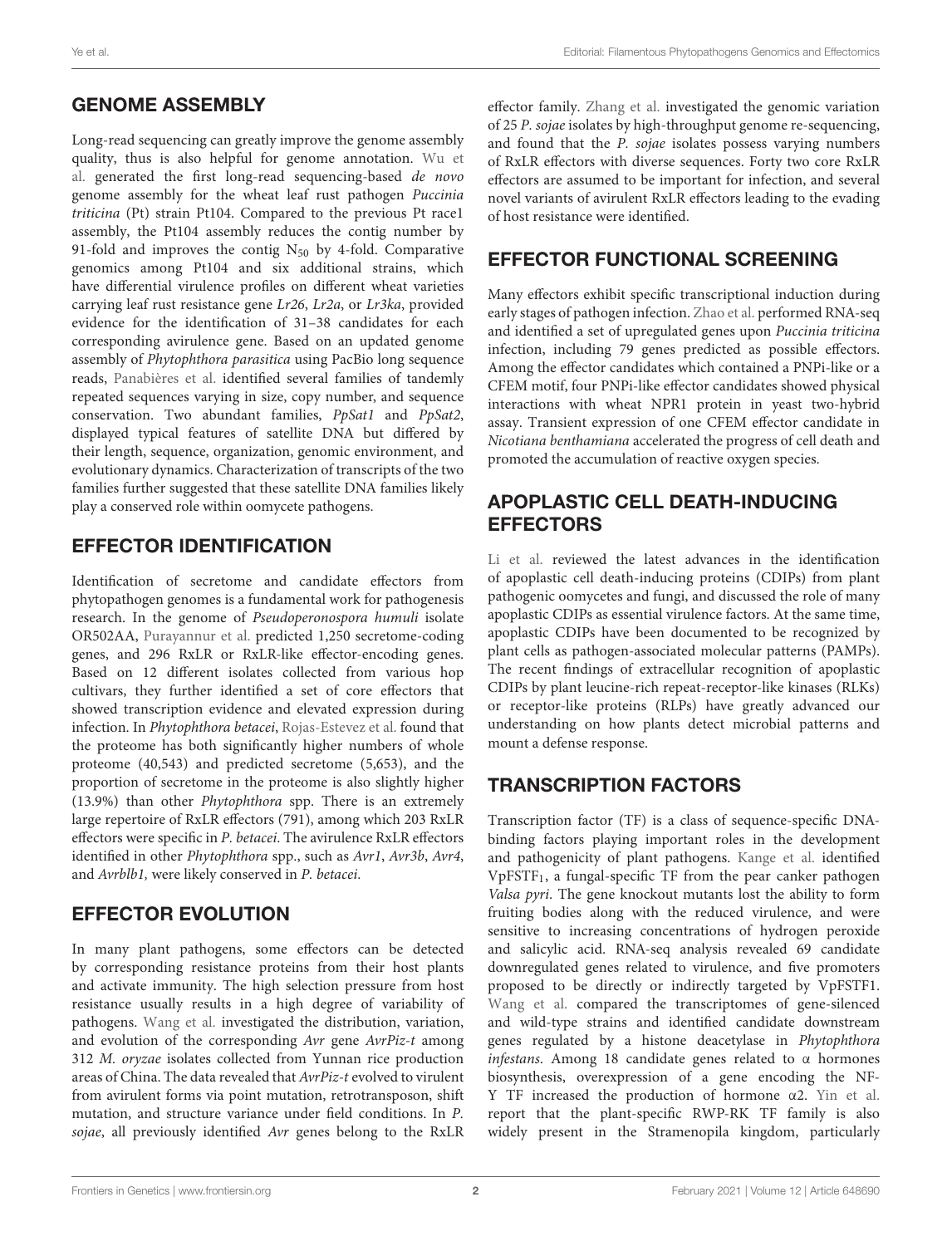among the oomycetes, with 12–15 members per species. In addition to protein sequences and DNA-binding domains, the transcriptional activities of orthologous RWP-RK genes in oomycetes were also conserved, and some genes may be associated with pathogenicity.

### PENTATRICOPEPTIDE REPEAT PROTEINS

Pentatricopeptide repeat (PPR) proteins are a large family of modular RNA-binding proteins that mediate several aspects of gene expression, but compared to plants, the function of PPR proteins is still largely unknown in filamentous plant pathogens. [Wang et al.](https://doi.org/10.3389/fgene.2020.535622) reported that FpPPR1, a PPR encoding gene, is essential for asexual development, sporulation, and pathogenesis in F. pseudograminearum. RNA-seq revealed significant transcriptional changes in the Fpppr1 deletion mutant, and several differentially regulated genes may function in mating type, heterokaryon incompatibility, and dysfunction of mitochondriamediated oxidative stress, and explain the functions of FpPPR1.

### CARBOHYDRATE-ACTIVE ENZYMES

Carbohydrate-active enzymes (CAZymes) of plant pathogens are involved in the degradation of the host cell wall and storage compounds, and many have been revealed as virulence factors. In Phytophthora sojae, [Tan et al.](https://doi.org/10.3389/fmicb.2020.01285) identified PsGH7a, which encodes a glycoside hydrolase (GH)7 family cellobiohydrolase and was highly induced during the cyst germination and infection stages. The PsGH7a knockout mutants showed reduced virulence on susceptible soybean. Notably, PsGH7a protein triggers hypersensitive response in diverse plants, and it is highly conserved in oomycetes. [de Vries et al.](https://doi.org/10.3389/fgene.2020.00756) performed comparative genomics to understand how the repertoire of the carbohydrate esterase (CE)1 and CE10-encoding gene families is shaped across oomycete evolution. These genes are mainly induced in the analyzed oomycete plant pathogens and some homologous genes show lifestyle-specific gene expression levels during infection, with hemibiotrophs showing the highest expression levels. [Liang et al.](https://doi.org/10.3389/fmicb.2020.581698) compared the full CAZyme complement among nine Pythium (two are mycoparasitic) and four Phytophthora species. They found that 20 CAZyme families involved in the degradation of cellulose, hemicellulose, glucan, and chitin were expanded in, or unique to, mycoparasitic Pythium species. Three families might be expanded via tandem gene duplication, and five families were likely via horizontal gene transfer.

### POST-TRANSLATIONAL MODIFICATION

Protein lysine 2-hydroxyisobutyrylation  $(K<sub>hib</sub>)$  and histone lysine lactylation (Kla) are two newly discovered post-translational modification (PTM). [Xu et al.](https://doi.org/10.3389/fmicb.2020.585614) present research on a proteomewide analysis of Khib protein in Botrytis cinerea. A total of 5,398 Khib sites from 1,181 proteins were identified. Functional

annotations showed that the Khib proteins are widely distributed in cellular compartments and involved in diverse cellular processes, and significantly, 37 Khib proteins were proposed to function in different aspects of pathogenicity regulation. [Gao et al.](https://doi.org/10.3389/fmicb.2020.594743) describe a global lysine lactylome analysis in B. cinerea. Among the 166 proteins with 273 Kla sites identified, 88% were predicted to distribute in nucleus, mitochondria, and cytoplasm, and 12 may participate in fungal pathogenicity. The combined datasets of  $K<sub>hib</sub>$  and Kla in B. cinerea provide a good foundation for further explorations of PTM in plant fungal pathogens.

#### PATHOGEN-RESPONSIVE PLANT SMALL RNAS

Small RNAs are critical for plant immunity against diverse virus, bacteria, and a couple of eukaryotic pathogens. Based on a high-throughput sequencing approach, [Zhu et al.](https://doi.org/10.3389/fmicb.2020.01094) identify 293 known and six novel small RNAs (miRNAs or siRNAs) in Arabidopsis thaliana, which were responsive to Phytophthora capsici at early stage of infection. The predicted target genes of 33 selected miRNAs were enriched in pathways of starch and sugar metabolism, spliceosome, and plant-pathogen interaction, indicating that the splicing machinery and pathogenesis-related proteins play important roles in response to P. capsici infection. Based on a powdery mildew (PM)-susceptible cucumber line and a PM-resistant line, [Xu et al.](https://doi.org/10.3389/fgene.2020.00246) applied small RNA and degradome sequencing to identify PM-responsive miRNAs and their target genes. The comparative study highlighted an extensive genotype-specific response to PM infection that was different from the common responses in the resistant and susceptible genotypes. Four miRNAs and their target genes were found to play critical roles in the PM-inoculated cucumber leaves.

Overall, this Research Topic showcases a broad range of articles which illustrate the utility of multi-omics approaches to investigate genomic (and effectomic) features associated with the development, pathogenicity, and virulence evolution of filamentous plant pathogens. Future advances in genomic technology will undoubtedly reveal further novelty and diversity of pathogenic mechanisms for a better understanding of plantpathogen interaction.

### AUTHOR CONTRIBUTIONS

WY, QW, ST, MZ, and RV co-edited the Research Topic. WY wrote the editorial. QW, ST, MZ, and RV edited and approved the final version of the editorial. All authors contributed to the article and approved the submitted version.

# FUNDING

WY was funded by National Natural Science Foundation of China (NSFC; 31772140, 31972250). QW was funded by NSFC (31701747, 32072505). ST was funded by Department of Science and Technology, Council of Scientific and Industrial research,